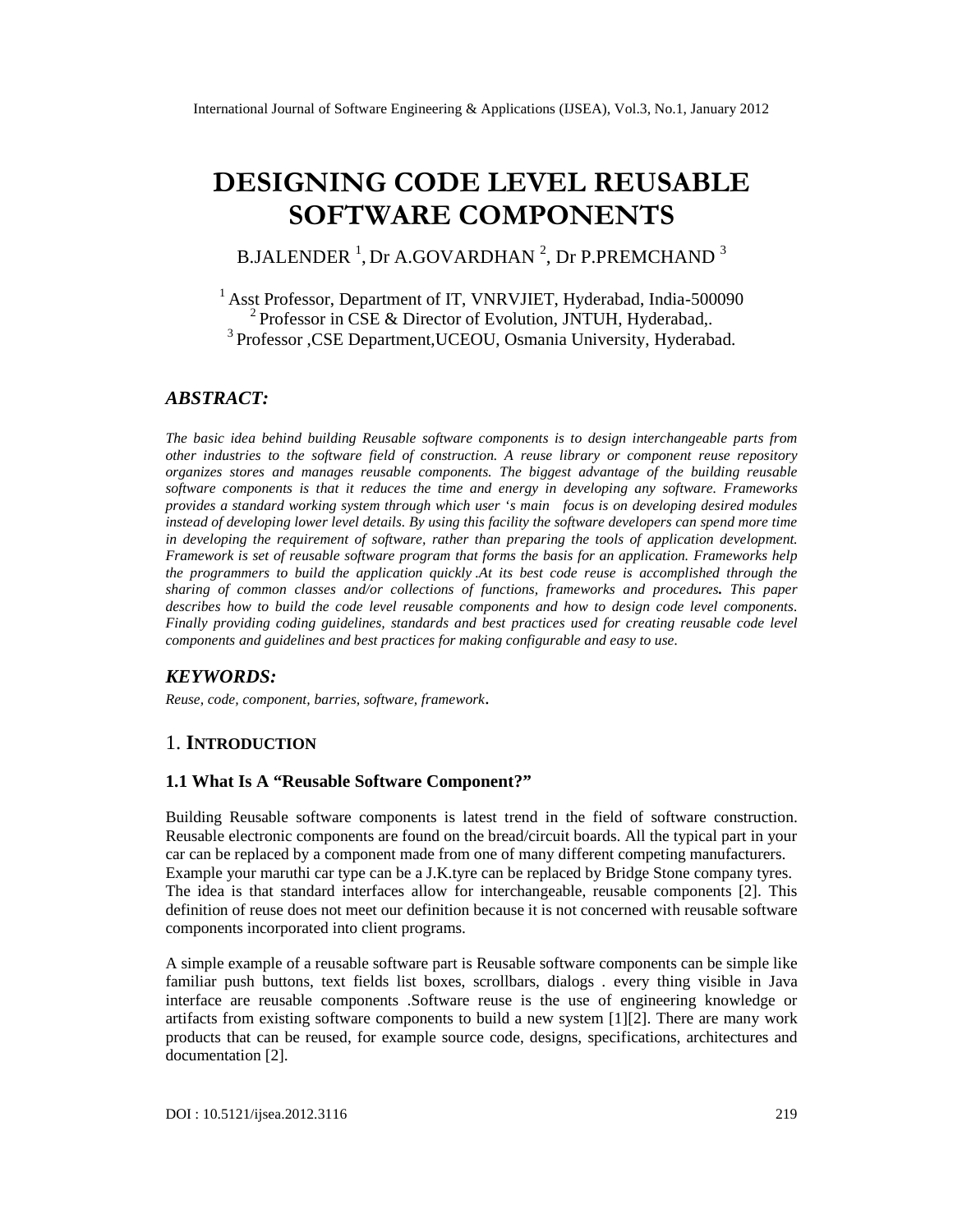## **1.2 Why Software Reuse?**

In software engineering reuse is an important area where we can improve the productivity and quality of software [3].Software reuse is the use of existing software or software knowledge to construct new software [4]. A component is a object in the graphical representation of application and that can interact with user.The user must access these components accurately and quickly, and be able to modify them if necessary. Reusable software components are designed to apply the power and benefit of reusable, interchangeable parts from other industries to the field of software construction [5].Software reuse provides a basis for dramatic improvements in increased quality and reliability and in long-term decreased costs for software development and maintenance.

Reuse of SW components concept has been taken from manufacturing industry and civil engineering field. Manufacturing of vehicles from parts and construction of buildings from bricks are the examples. Spare parts of a product should be available in markets to make it successful. The best example in this case is the manufacturers of Honda, Toyota and Suzuki cars would have not been so successful if these companies have not provided spare parts of their cars? Software companies have used the same concept to develop software in parts [6][7]. These companies have provided plug and play parts with their softwares to market themselves successful. Software parts are shipped with the libraries available with SW. These SW parts are called components. Different people have defined component in different ways. A binary code that can be reused is called a component [7]. A component is an independent part of the system having complete functionalities.

### **1.3 Why a component can be reused**.

There are so many ways to reuse the component in software. But the three major ways to reuse software, the first way is you can use the component in its original from in multiple systems, the second ways is you can extend component functionality as needed for individual systems, and the last way is you can restrict component functionality as needed for independent systems. In brief the first way involves the technique for writing reusable software components and identifying those components, the second way involves the covering of the steps required for extending reusable software components; finally the last way addresses testing and deploying your extensions and wrappers for reusable software components[8][9].

When using a component for reuse that must be meet requirements. We need to remember that to inheritance means to derive a new component from original component to extend the required functionality [10]. All most all the reusable software components comes in the one of the above three forms. In the first way code samples are copied and pasted among systems. In the second way you have a string parsing routine that your coworkers find useful. You email that code to them and they perhaps embed or modify it to a new method. Recipes are an extension of code samples by which a way to reproduce some behavior is described in terms of consuming an existing component [11]. In the last way you can reuse the binaries distributed on local or remote systems without distributing them with each product [12].

#### **1.4 Approaches Supporting Software Reuse**

- Application Frameworks
- Application product lines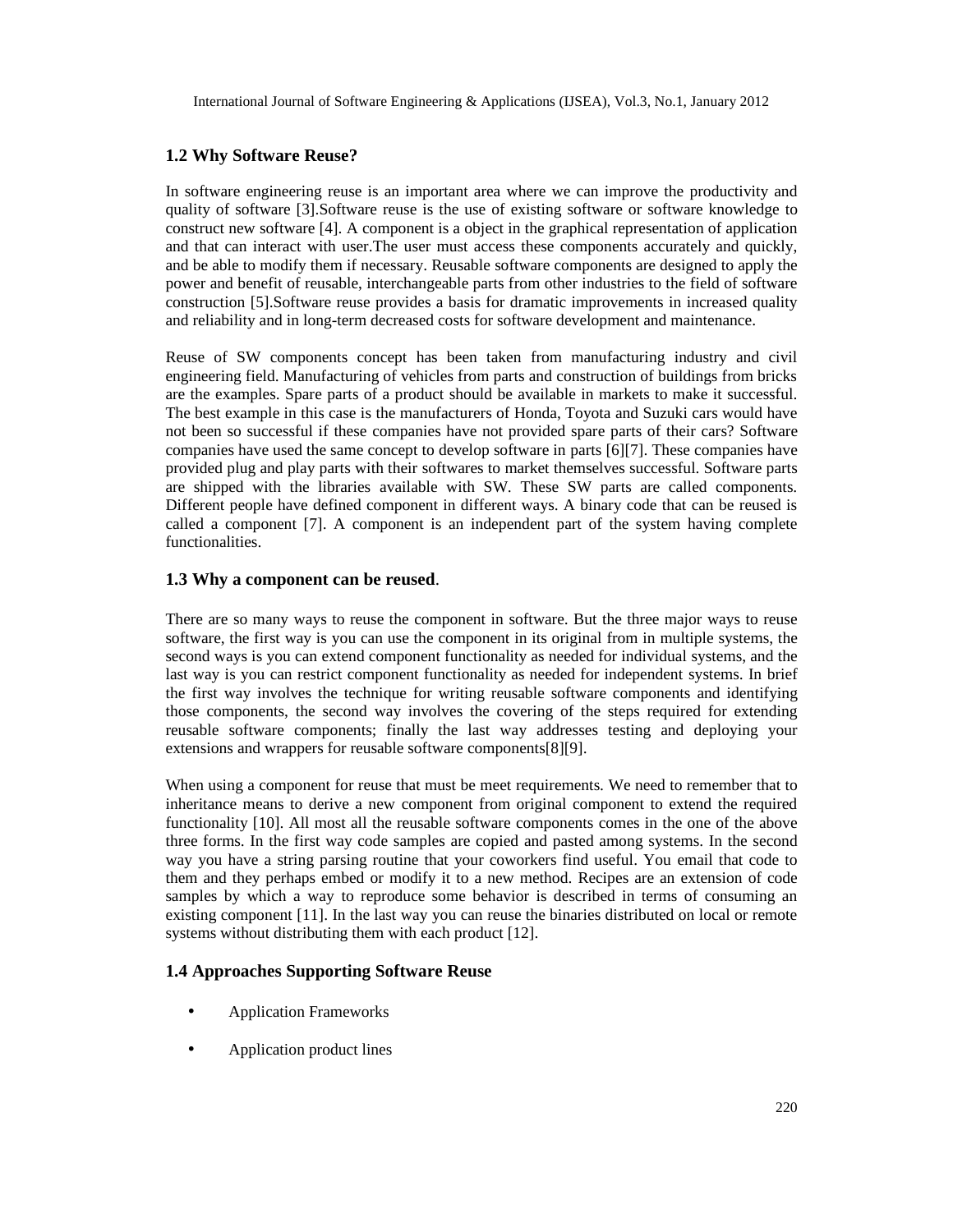- Aspect-oriented software development
- Component-based Development
- Configurable vertical applications
- COTS (Commercial-O-The-Shelf) integration
- Design Patterns
- Legacy system wrapping
- Program generators
- Program libraries
- Service-oriented systems
- **Application Frameworks**: Collections of concrete and abstract classes that can be adapted and extended to create application systems. It is used to implement the standard structure of an for a specific development environment. A framework is a incomplete implementation plus conceptually complete design. Application frameworks became popular with the rise of, since these tended to promote a standard structure for applications.
- **Application Product Lines**: Application product lines, or Application development, refers to methods, tools and techniques for creating a collection of similar product line systems from a shared set of software assets using a common . An application type is generalized around a common architecture so that it can be adapted in different ways for different customers. A type of application system reuse. Adaptation may involve component and system configuration; selecting from a library of existing components ;adding new components to the system; or modifying components to meet new requirements [14].
- **Aspect-Oriented Software Development**: Aspect-oriented software development (AOSD) is an emerging software development technology that seeks new modularizations of software systems in order to isolate secondary or supporting functions from the main program's business logic. AOSD allows multiple concerns to be expressed separately and automatically unified into working systems [15].
- **Component-Based Development**: Systems are developed by integrating components (collections of classes) that conform to component-model standards. By adopting a component based development approach you will have the option of buying off-the-shelf components from third parties rather than developing the same functionality inhouse[16].
- **Configurable Vertical Applications**: Configurable vertical application is a generic system that is designed so that it can be configured to the needs of specific system customers[17]. An example of a vertical application is software that helps doctors manage patient records, insurance billing, etc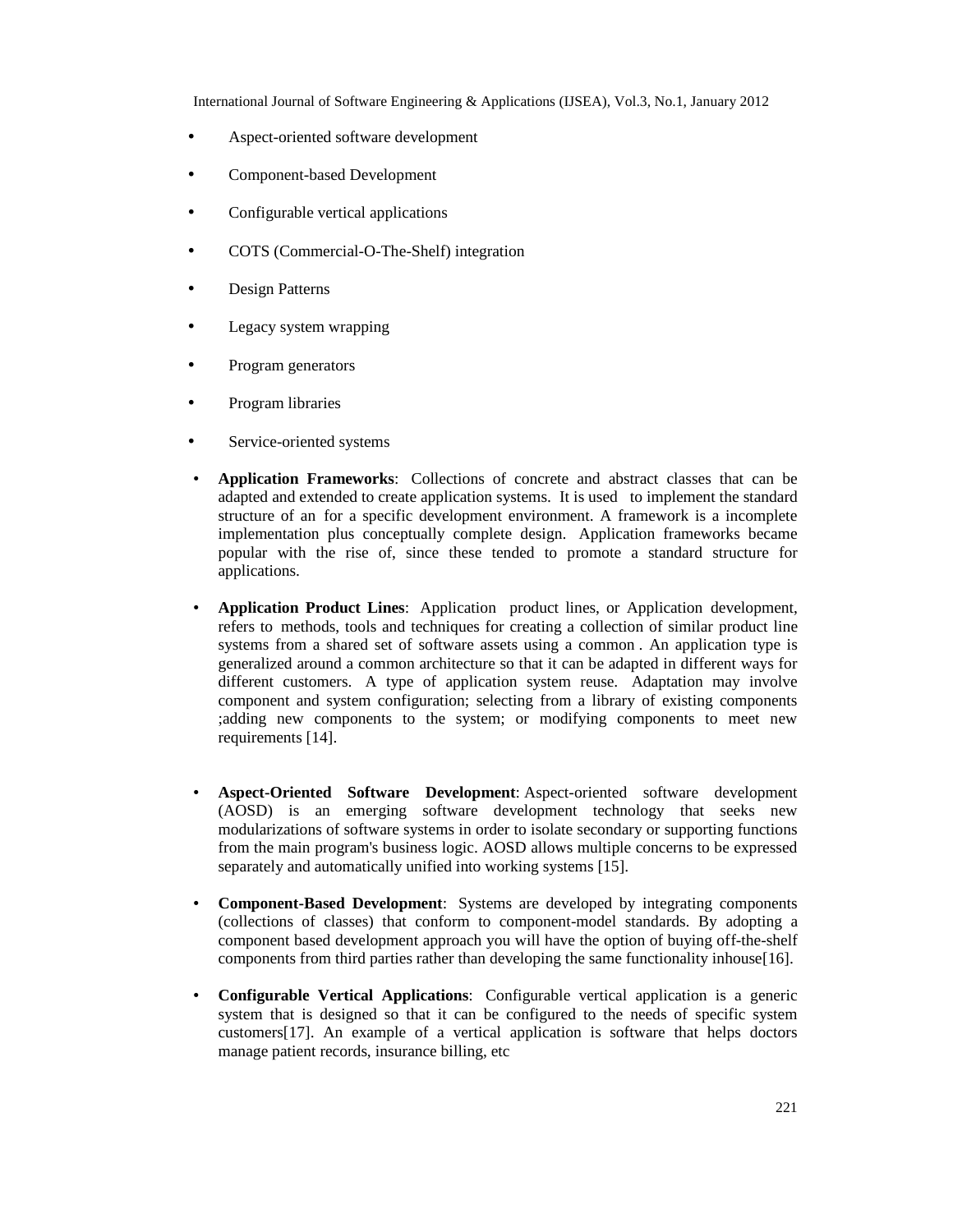- **COTS Integration:** By integrating existing application systems System is developed. A type of application system reuse. A commercial off–the-shelf (COTS) item is one that is sold, leased, or licensed to the general public.<sup>[18]</sup>
- **Design Patterns**: A design pattern is a recurring solution for repeatable problem in software design. Design Pattern is a template for how to solve a problem that can be used in many different situations [19].
- **Legacy System Wrapping**: By wrapping a set of defining interfaces by legacy systems provides access to interfaces. By rewriting a legacy system from scratch can create a equivalent functionality information system based on modern software techniques and hardware [20].
- **Program Generators**: Program Generator is a program that enables an individual to easily create a program of their own with less effort and programming knowledge. With a program generator a user may only be required to specify the steps or rules required for his or her program and not need to write any code or very little code A generator system embeds knowledge of a particular type of application and can generate systems or system fragments in that domain. Program Generators Involves the reuse of standard patterns and algorithms [20].
- **Program Libraries**: Function and class libraries implementing commonly used abstractions are available for reuse. Libraries contain data and code that provides necessary services to independent programs. This idea encourages the exchanging and sharing of data and code .
- **Service-Oriented Systems**: SOA is a set of methodologies and principles for developing and designing software in the form of component. These components are developed by linking shared services that may be externally provided. An enterprise system often has applications and a stack of infrastructure including databases, operating systems, and networks [21].

## **1.5. Levels of Reuse**

Reuse is divided into following four levels

- 1. Code level components (modules, procedures, subroutines, libraries, etc.)
- 2. Entire applications
- 3. Analysis level products
- 4. Design level products

The most frequently used component reuse is code level. Examples for code level component reuse are standard libraries and popular language extensions are the most obvious examples. In this case the level of abstraction is low for these components and the expected amount of reuse is low. For many real world problem domain reusing entire applications with little or no modification will give a high reuse when compared to code level component reuse. Using entire application means using commercial-off-the-shelf packages (COTS) or minimal adaptation of a specialized product applied to a new customer (i.e, Ford Motor Co. using NASTRAN, a NASA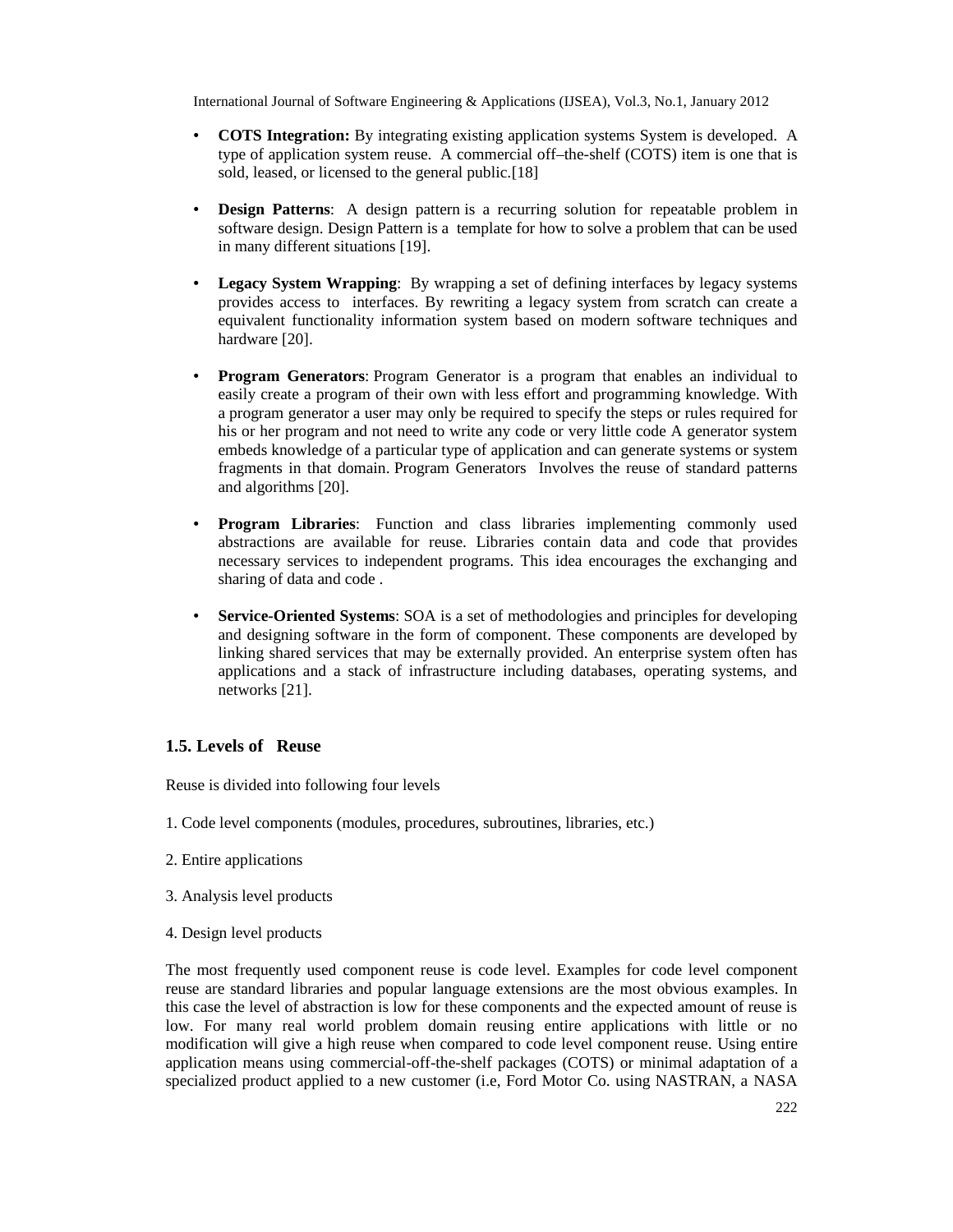developed product). This paper describes about how to design code level reusable components [22].

## **1.6 Quantitative benefits achieved through software reuse**

- **Nippon Electric Company** Achieved 6.7 times higher productivity and 2.8 times better quality through 17% reuse. Nippon Electric company improved software quality 5-10 times over a seven year period through the use of unmodified reuse components and achieved a better quality in the domain of basic system software development and in the domain of communication switching systems.
- **GTE Corporation** with reuse levels of 14% GTE Corporation Saved \$14 million in costs of software development. GTE Data Services benefited from \$1.5M in cost savings in 1988 for 20-50% reuse.
- **Toshiba** saw a 20-30% reduction in defects per line of code with reuse levels of 60%
- **DEC reported** cycle times that were reduced by a factor of 3-5 through reuse levels of 50-80% and an increase of 25% in productivity through software reuse
- **Hewlett-Packard (HP)** cited quality improvement on two projects of 76% and 24% defect reduction, 50% and 40% increases in productivity, and a 43% reduction in time to market with reuse levels up to 70%. ROI ranged from215% for one development to 410% for the other
- **Raytheon** achieved a 50% productivity increase in the MIS domain from 60% reuse using COBOL
- **A study of nine companies** showed reuse led to 84% lower project costs, cycle time reduction of 70%, and reduced defects
- **312 projects in aerospace industry** Average 20% increase in productivity; 20% reduction in customer complaints; 25% reduction in time to repair; 25% reduction in time to produce the system
- **Japanese industry study** 15-50% increase in productivity; 20-35% reduction in customer complaints; 20% reduction in training costs;10-50% reduction in time to produce the system
- **Simulator system developed for the US Navy** Increase of approximately 200% in number of SLOC produced per hour
- **NASA Report**

Reduction of 75% in overall development effort and cost

- **AT&T** reported a 50% decrease in time-to-market for 40-90% reuse
- **Raytheon Missile Systems** experienced a 1.5 times increase in productivity from 40-60% reuse
- **SofTech** had a 10-to-20 times increase in productivity for reuse greater than 75%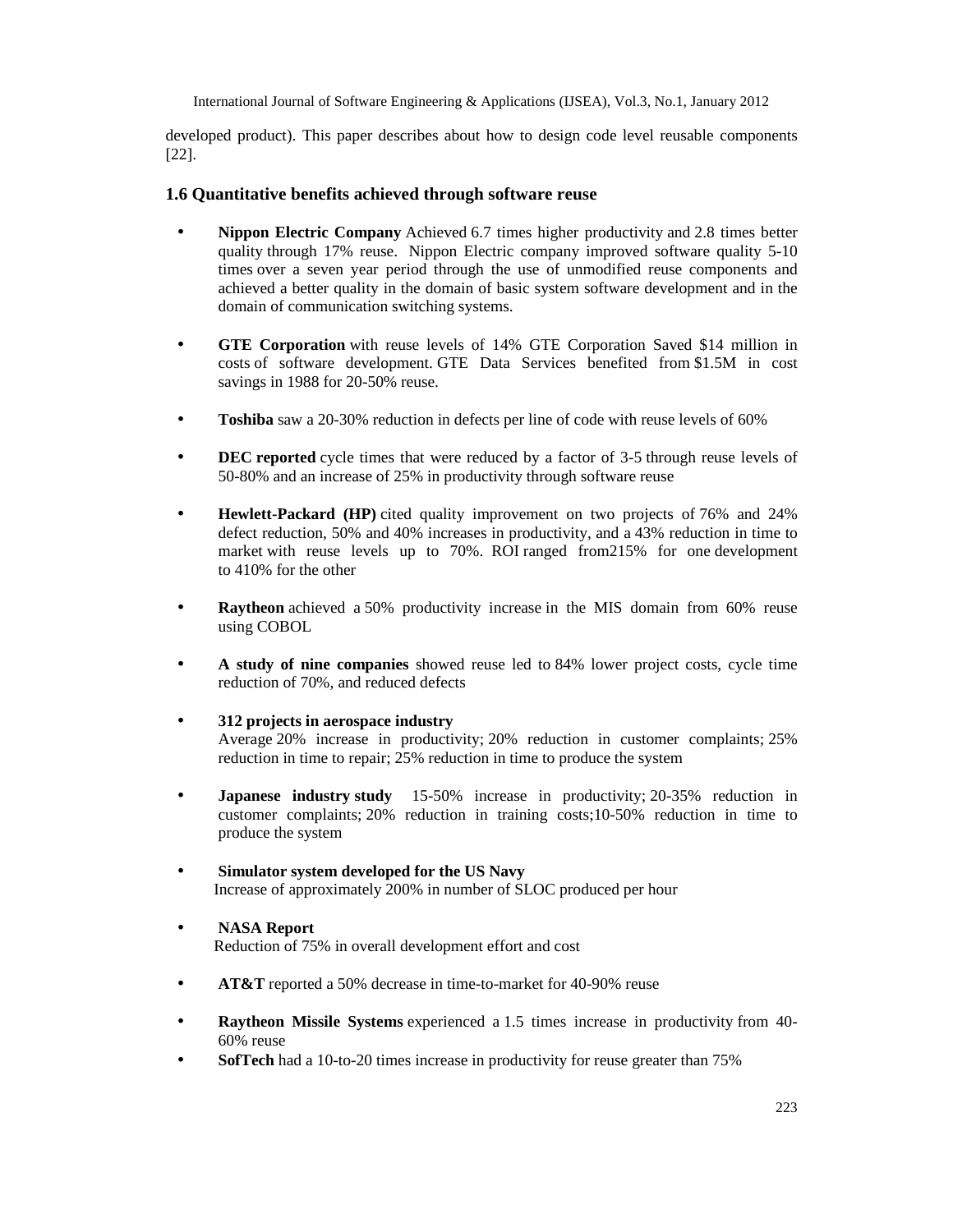# **2. CODE LEVEL COMPONENT REUSE**

There are several technical issues that currently keep reusable software from becoming a reality. One of the techniques is designing code level reusable components. In this approach the technical issue is the lack of formal specifications for components. A programmer cannot be expected to reuse an existing part unless its functionality is crystal-clear. A component will only be reused if its behavior is completely and unambiguously specified in a form understandable by potential programmers. These specifications should be mathematically rigorous. Specifically, informal natural language descriptions are not sufficient. Summary of code level component reuse is shown in the following table 1.

A component is evaluated across a number of topic levels, each of the level which provides guidance about what one can expect at each reuse level. The topic levels currently defined are:

Level 1: Documentation

Level 2: Extensibility

Level 3: Intellectual Property Issues

Level 4: Modularity

Level 5: Packaging

Level 6: Portability

Level 7: Standards compliance

Level 8: Support

Level 9: Verification and Testing

| Level   | Summary                                                                                                      |
|---------|--------------------------------------------------------------------------------------------------------------|
| Level 1 | Limited reusability; the software is not recommended for reuse.                                              |
| Level 2 | Initial reusability; software reuse is not practical.                                                        |
| Level 3 | Basic reusability; the software might be reusable by skilled users at substantial<br>effort, cost and risk.  |
| Level 4 | Reuse is possible; the software might be reused by most users with some effort,<br>cost, and risk.           |
| Level 5 | Reuse is practical; the software could be reused by most users with reasonable<br>cost and risk.             |
| Level 6 | Software is reusable; the software can be reused by most users, although there<br>may be some cost and risk. |
| Level 7 | Software is highly reusable; the software can be reused by most users with<br>minimum cost and risk.         |
| Level 8 | Demonstrated local reusability; the software has been reused by multiple users.                              |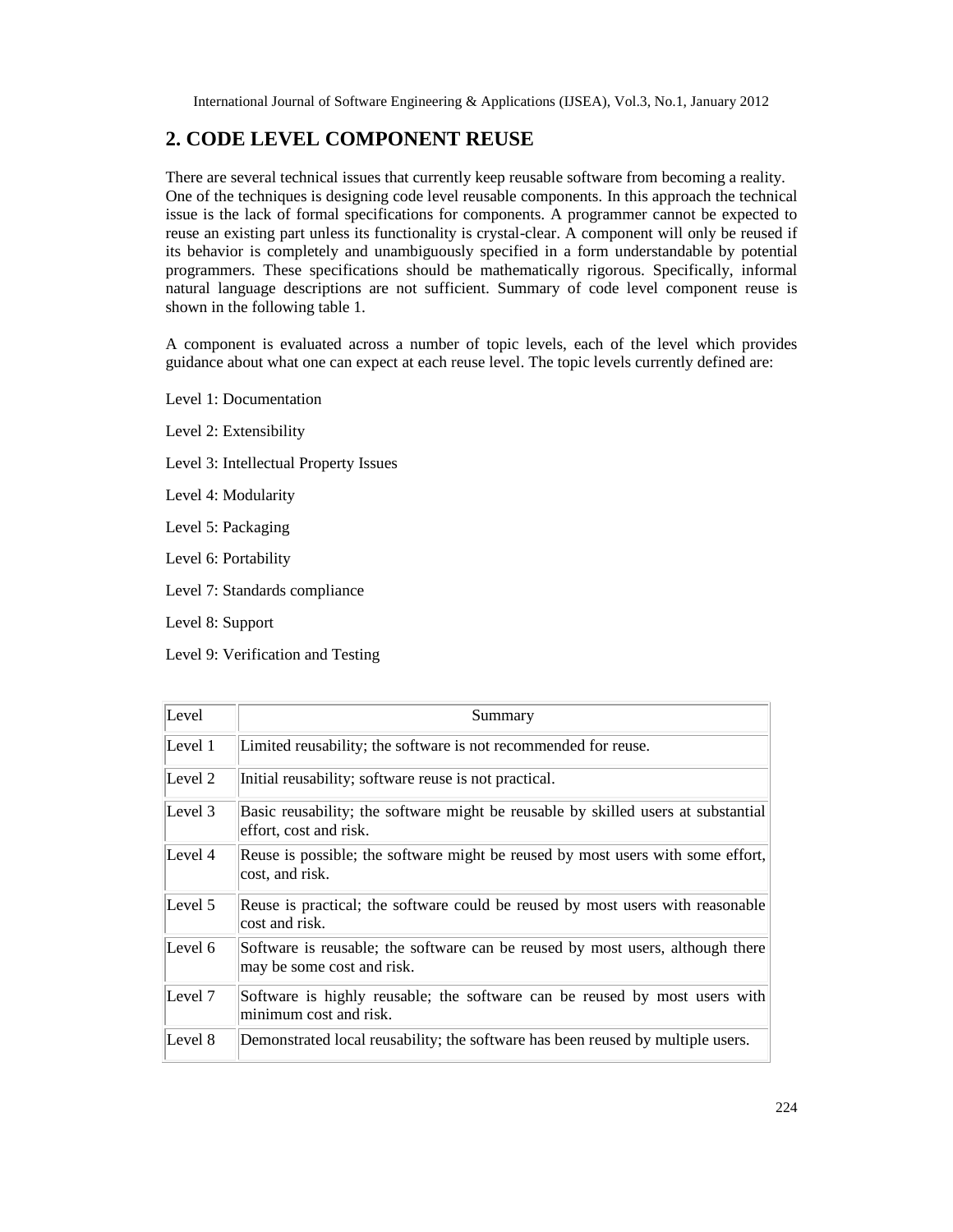| Level 9 Proven extensive reusability; the software is being reused by many classes of |  |
|---------------------------------------------------------------------------------------|--|
| users over a wide range of systems.                                                   |  |

Table 1.Code Reuse Level Summaries

## **3. HOW TO BUILD CODE LEVEL REUSABLE COMPONENTS**

A code level reusable software component is self-contained and has clearly defined boundaries with respect to what it does and does not do. At these boundaries it will present an equally and clearly defined set of interface points that will allow easy integration with the other components. For most of the users, the interface will be sufficient to allow reuse the code level components; that is, the implementation will be hidden through encapsulation .For those users who need to modify the internals/functionality of the component in some way, for example to add a feature, or fix a previously undiscovered defect, a clear, unambiguous, and understandable specification for the component will be required. The component will then conform to the specification and userreproducible tests will validate this conformance. This allows users to modify implementation details, assuming source code is available and to build code level reusable components [22].

We need to provide clear documentation when distributing a code level software component. That will provide the information about how to reuse it along with example applications and installation guides.. Finally, it is critical that the component is correctly licensed and full details are made available to the end user [23]

The following ways to build code level reusable components

- **Class libraries**
- **Function libraries**
- **Design patterns**
- **Framework Classes**

#### **Class libraries**

Class libraries are the object-oriented version of function libraries. Classes provide better abstraction mechanisms, better ability and adaptability than functions do. Reusability has greatly from concepts like inheritance, polymorphism and dynamic binding. In many class libraries there are classes devoted to generic data structures like lists, trees and queues. The major problem with class libraries is that they consist of families of related components. Thus members of families have incompatible interfaces. Often several families implement the same basic abstraction but have interfaces. This makes libraries hard to use and makes interchanging components. Also, most class libraries are not scalable [24].

#### **Function libraries**

Functions are the most common form of reusable components. For many programming languages, standard libraries have been, for example, for input/output or mathematical functions. A few decades ago languages had much functionality in the language itself, e.g., PL/I. Later on, the trend was towards lean languages with standard libraries for various functionalities, e.g., Modula-2. There are many example of function libraries, from collections of standard routines (e.g., the C standard libraries) to domain libraries (e.g., for statistics or numerical purposes) [25].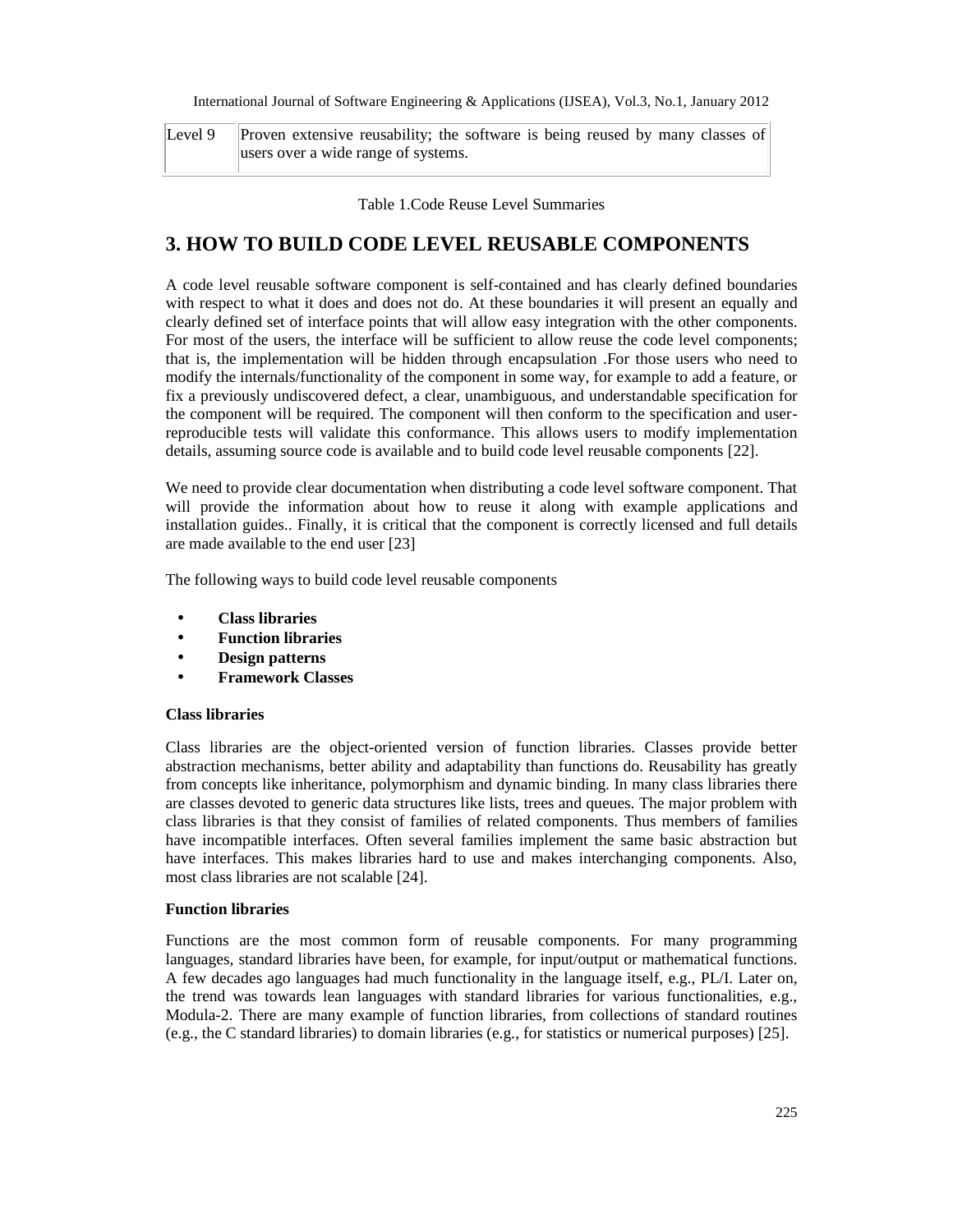#### **Design patterns**

The purpose of design patterns is to capture software design know-how and make it reusable. To save time and effort, it would be ideal if there was a repository which captured such common problem domains and proven solutions. In the simplest term, such a common solution is a design pattern. Design patterns can improve the structure of software, simplify maintenance, and help avoid architectural drift. Design patterns also improve communication among software developers and empower less experienced personnel to produce high-quality designs. you design and build different applications, you continually come across the same or very similar problem domains. This leads you to find a new solution for the similar problem each time. They standardize piecework to larger units. For example, many times there exists a special arrangement of classes and/or objects in order to avoid reuse errors. A subsystem is a set of classes with high cohesion among themselves and low coupling to classes outside the subsystem [26].

A software design pattern describes a family of solutions to a software design problem.By using available methods, functions, threads we can build the code level reusable components. Example design patterns are Model/View/Controller (MVC), Blackboard, Client/Server, and Process Control. Design patterns can correspond to subsystems, but often they have level of granularity. Design patterns have been to avoid dependence on classes when creating objects, on particular operations, representation or implementation, on particular algorithms, and on inheritance as the extension mechanism [27]. MVC is enforces the separation between the input, processing, and output of an application. To this end, an application is divided into three core components: the model, the view, and the controller. Each of these components handles a different set of tasks.. The architecture of MVC shown in below figure 1.



Figure 1.MVC architecture

#### **Framework Classes**

For large-scale reuse, isolated classes are small-scale primitives that are to boost productivity; systems have to be built out of largescale composites. Thus we have to focus on sets of classes that collaborate to carry out a common set of responsibilities, rather than on individual classes. Frameworks are flexible collections of abstract and concrete classes designed to be extended and for reuse. Components of class libraries can serve as discrete, stand-alone, context-independent parts of a solution to a large range of applications, e.g., collection classes. Components of frameworks are not intended to work alone; their correct operation requires the presence of and collaboration with other members of the framework components. Reusers of framework classes inherit the overall design of an application made by experienced software engineers and can concentrate on the application's functionality [28].

The major advantage of framework classes over library classes is that frameworks are concerned with conventions of communication between the components [29] .Today the combination of components from class libraries is the exception rather than the rule. This is because there is some implicit understanding of how components work together. High cohesion and low coupling increase the reusability of components. But unless the component does have extensive functionality, it is required to cooperate and communicate with many others. In a framework this interaction is built in and eases interaction of its components [30].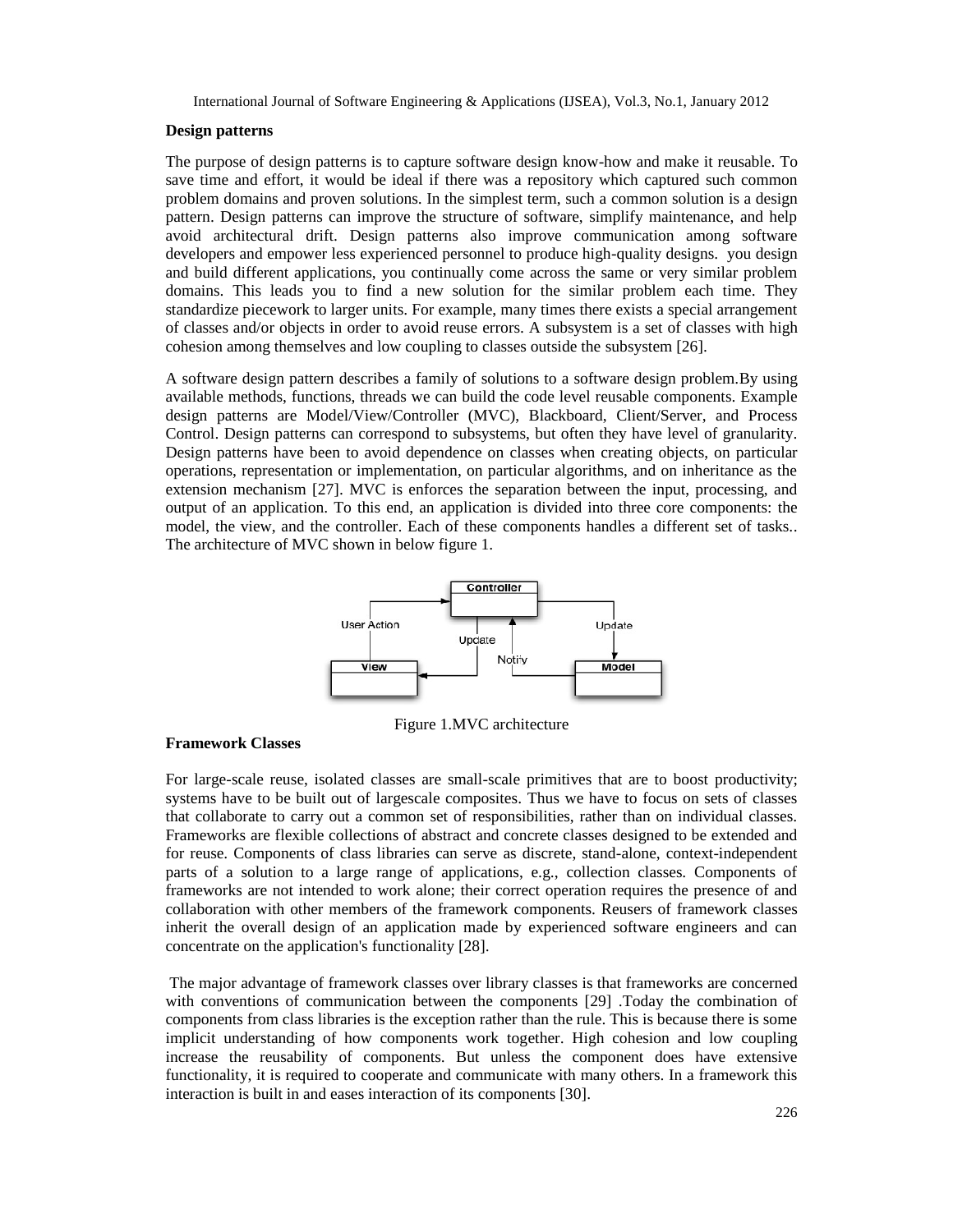MacApp is a framework for Macintosh applications. An abstract MacApp application consists of one or more windows, one or more documents, and an application object. A window contains a set of views, each of which displays part of the state of a document. MacApp also contains commands, which automate the undo/redo mechanism, and printer handlers, which provide device independent printing. Most document classes do little besides define their window and how to read and write documents to disk. An average programmer rarely makes new window classes, but usually has to define a view class that renders an image of a document. MacApp makes it much easier to write interactive programs [31].

Framework is set of reusable software program that forms the basis for an application. Building Reusable Frameworks help the developers to build the application quickly. These are useful when reusing more than just code level component[32] .Frameworks are having well written class libraries. By reusing these class libraries we will build the code level reusable software components[33].

# **4. CONCLUSION AND FUTURE WORK**

Software reuse can save time, save money, and increase the reliability of resulting products. However, an attempt to reuse software that is not easily reusable can have the reverse effect. The biggest advantage of the software framework is that it reduces the time and energy in developing any software. Building code level reusable components will increase the quality and reduces time to design.

There are a number of methods for designing software components for reuse, but these methods tend to focus on. One of the best method is to develop code level reusable componets.These will give the best code reuse and improves the quality of the product. At its best code reuse is accomplished through the sharing of common classes and/or collections of functions, frameworks and procedures. At its worst code reuse is accomplished by copying and then modifying existing code causing a maintenance nightmare. This paper gives the concept of Reuse Code Levels and explores their applicability to reuse the software components. Using frameworks, the developers can devote more time in developing the software requirement, not in preparing the environment and tools of application development.The code level reuse can save the time and money and increase the productivity and quality in the product.

## **REFERENCES**

[1] B.Jalender, Dr A.Govardhan, Dr P.Premchand **"***A Pragmatic Approach To Software Reuse",* 3 vol 14 No 2 Journal of Theoretical and Applied Information Technology (JATIT) JUNE 2010 pp 87-96.

[2] B.Jalender, Dr A.Govardhan and Dr P.Premchand. Article: Breaking the Boundaries for Software Component Reuse Technology. *International Journal of Computer Applications* 13(6):37–41, January 2011. Published by Foundation of Computer Science.

[3] Article "Considerations to Take When Writing Reusable Software Components"

[4]. R.G. Lanergan and C.A. Grasso, "Software Engineering with Reusable Designs and Code," *IEEE Transactions on Software Engineering*, vol. SE-10, no. 5, September 1984, pp. 498-501

[5] J.M. Boyle and M.N. Muralidharan, "Program Reusability through Program Transformation," *IEEE Transactions on Software Engineering*, vol. SE-10, no. 5, September 1984, pp. 574-588.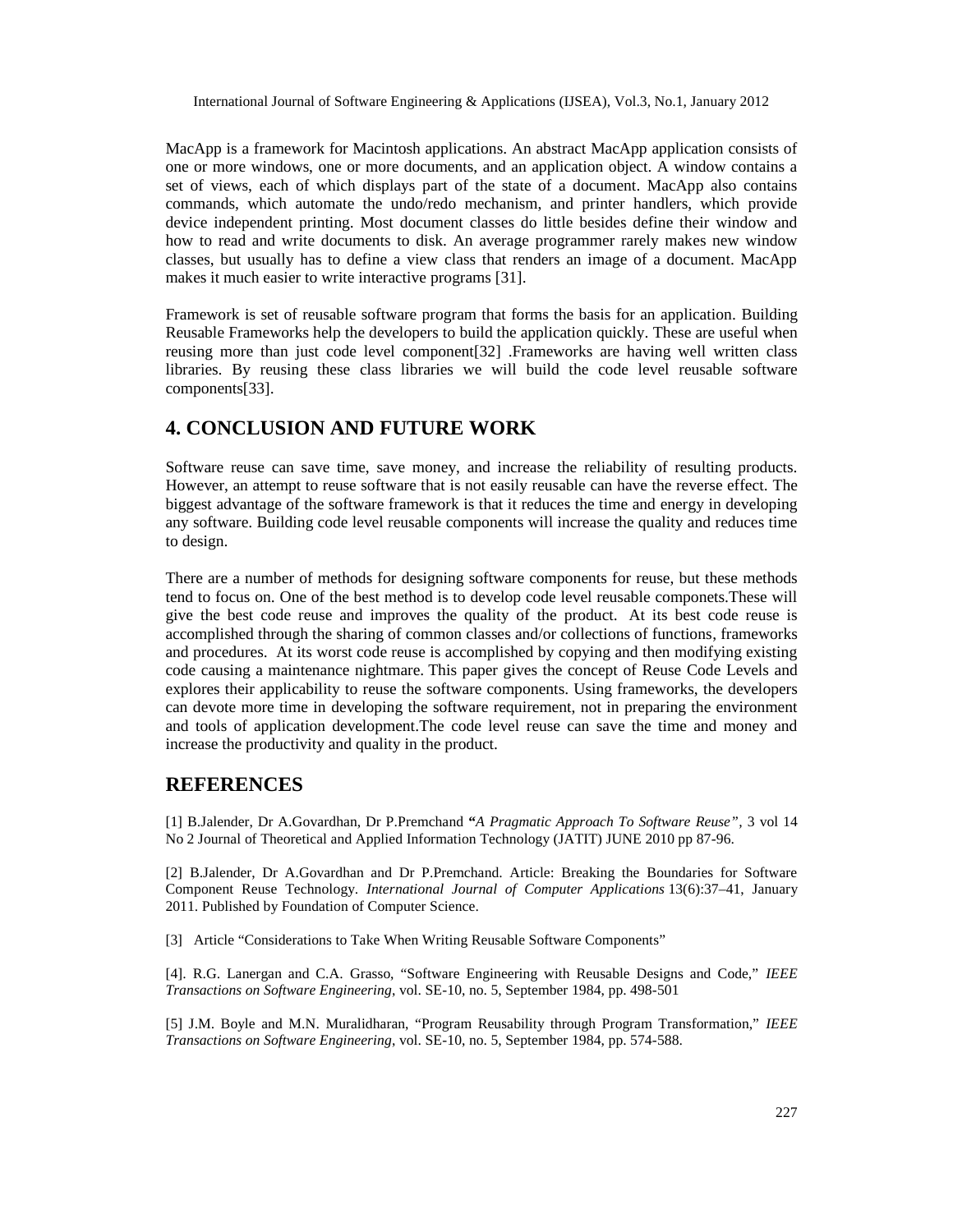[6] T.J. Biggerstaff and A.J. Perlis, edsSoftware Reusability: Concepts and ModelsCM Press, New York, vol. 1, 1989.

[7] B.Jalender, Dr A.Govardhan, D.P.PremchandDr C.Kiranmai, G.SureslReddy, Drag and Drop: Influences on the Design of Reusable Software Components; national Journal on Computer Science and Engineering Vol. 02, No. 07, pp386-2393 July 2010.

[8] B.Jalender, N.Gowtham, K.Praveenkumar, K.Murahari, Technical Impediments to Software Reuse, International Journal of Engineering Science and Technology (IJEST), Vol. 2(11), p. 6136 6139.Nov 2010.

[9] W.A. Hegazy, The Requirements of Testing a Class of Reusable Software Mod Ritels. dissertation, Department of Computer and Information Science, The Ohio State University, Columbus, OH, June 1989.

[10] B.Jalender, Reddy, P.N.•Design of Reusable Components using Danad Drop Mechanism IEEE Transactions omnformation Reuse and Integration. IEEE International Conference IRI Sept. 2006 Pages: 345€350.

[11] B.H. Liskov and S.N. Zilles, •Specification Techniques for Data Abstractid Et Transactions on Software Engineering vol. SE-1, no. 1, March 1975, pp. 79.

[12]Sullivan,K.J.;Knight,J.C.Experience assessing an architectural approach to statule, systematic reuse,, inProc. 18th Int, I Conf. Software Engineeringerlin, Mar. 1996, pp. 220229

[13] Schmidt, D. C., Why Software Reuse has Failed and How to Make it Work for [Waline], Available: [http://www.flashline.com/conten](http://www.flashline.com/content/)t/ DCSchmidt/lesson\_1.jsp, [Accessed: 18 August 2002].

[14] Douglas Eugene Harms •The Influence of Software Reuse on Program haminguage Design The Ohio State University 1990.

[15] [http://www.esdswg.com/softwarereuse/Resources/rrls/RRLs\\_v1](http://www.esdswg.com/softwarereuse/Resources/rrls/RRLs_v1.0.pdf).0.pdf

[16] Department of the Navy. DONS oftware Reuse Guide AVSO P52342, 1995.

[17] • Breaking Down the Barriers to Software Componen Bachnology, by Chris Lamela IntellectMarket, Inc

[18] D'Alessandro, M. Iachini, P.L. Martelli, •A The generic reusable component: an approach to reuse hierarchicalOO designs, appears in: software reusability, 1993

[19] Charles W. Krueger Stware Reuse ACM Computing Surveys (CSUR) olume 24, Issue 2 (June 1992) Pages: 131183.

[20] Article •assess reuse risks andsts•[www.goldpractice.thedacs.com/practices/a](www.goldpractice.thedacs.com/practices/arrc/)rrc/,

[21] M. Pat Schuler, •Increasing productivity through Total Reuse Manage (TRM),, Proceedings of Technology2001: The Second National Technology Transfer Conference and Exposition, Volume 2, Washington DC, December 1991, pp. 23940.

[22] Constance Palmer, •A CAMP update,, AIAA9-3144, Proceedings of Computers in Aerospace MontereyCA, Oct. 35, 1989

[23] Michael L. Nelson, Gretchen L. Gottlich, David J. Bianco, Sharon S. Paulson, Robert L. Binkley, Yvonne D.Kellogg, Chris J. Beaumont, Robert B. Schmunk, Michael J. Kurtz, Alberto Accomazzi, and Omar Syed, •The NASA Tectical Report Server, Internet Research: Electronic Network Applications and Policy vol. 5, no. 2, September 1995, pp-325